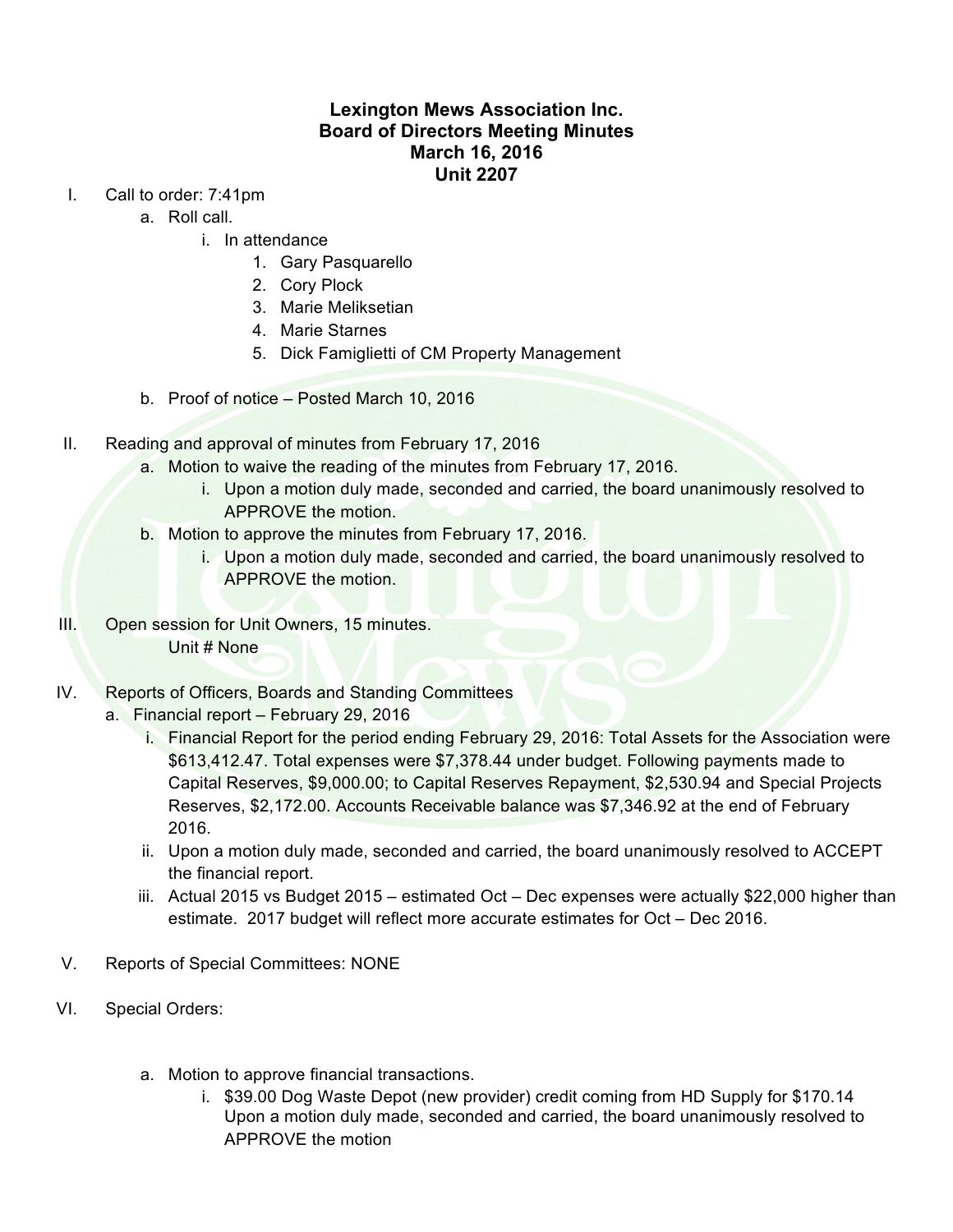- VII. Unfinished Business and General Orders
	- a. Discussion concerning outstanding CM Property work orders.
		- i. Reviewed open orders: WO # 1608: unit 1607coordinate with unit owner since October 2015. No appointment made for Skylight
		- ii. Henry Roofing to fix skylight: WO # 1671 \$1,800. Seeking warranty credit for skylight from Velux.
		- iii. WO # 1672: unit 2703 crack seal CT Basement Systems, electrician pull junction box and crack sealed. Additional leak, pulled the junction box again, CT Basement System resealed but we are seeking restitution from CT Basement for opening the wall again.
	- b. Motion to amend declaration CIOA alignment and lease restrictions

Discussion: Special Meeting of BOD 4/2 to review updated documents; Unit Owner meeting to be held June 15, 2016; Hampton Inn 7;30 – 9:00pm.

Upon a motion duly made, seconded and carried, the board unanimously resolved to TABLE the motion.

c. Motion to replace roofs

Discussion: Delay decision on roof replacement timeline until new reserve study is performed. Upon a motion duly made, seconded and carried, the board unanimously resolved to TABLE the motion.

Upon a motion duly made, seconded and carried, the board unanimously resolved to TABLE the motion

## VIII. New Business

a. Motion to approve Sunburst Landscaping contract.

Upon a motion duly made, seconded and carried, the board unanimously resolved to CONDITIONALLY APPROVE the motion. Contractor must accept 30-day cancellation and special care to grass height on ALL islands to prevent burn damage.

- b. Motion to approve Shoreline Pools contract. Upon a motion duly made, seconded and carried, the board unanimously resolved to APPROVE the motion.
- c. Motion to approve Capital Reserves study; Falcon Engineering. Upon a motion duly made, seconded and carried, the board unanimously resolved to APPROVE the motion.
- d. Motion to close M&T bank account.

Discussion: Close M&T account and transfer funds to new financial institution. Upon a motion duly made, seconded and carried, the board unanimously resolved to APPROVE the motion.

## IX. Motions from the floor

- a. Reopen unit owner session. None present.
- b. Dumpster on property April 22 pick-up on May 1, 2016.
- X. Adjournment

Motion to adjourn